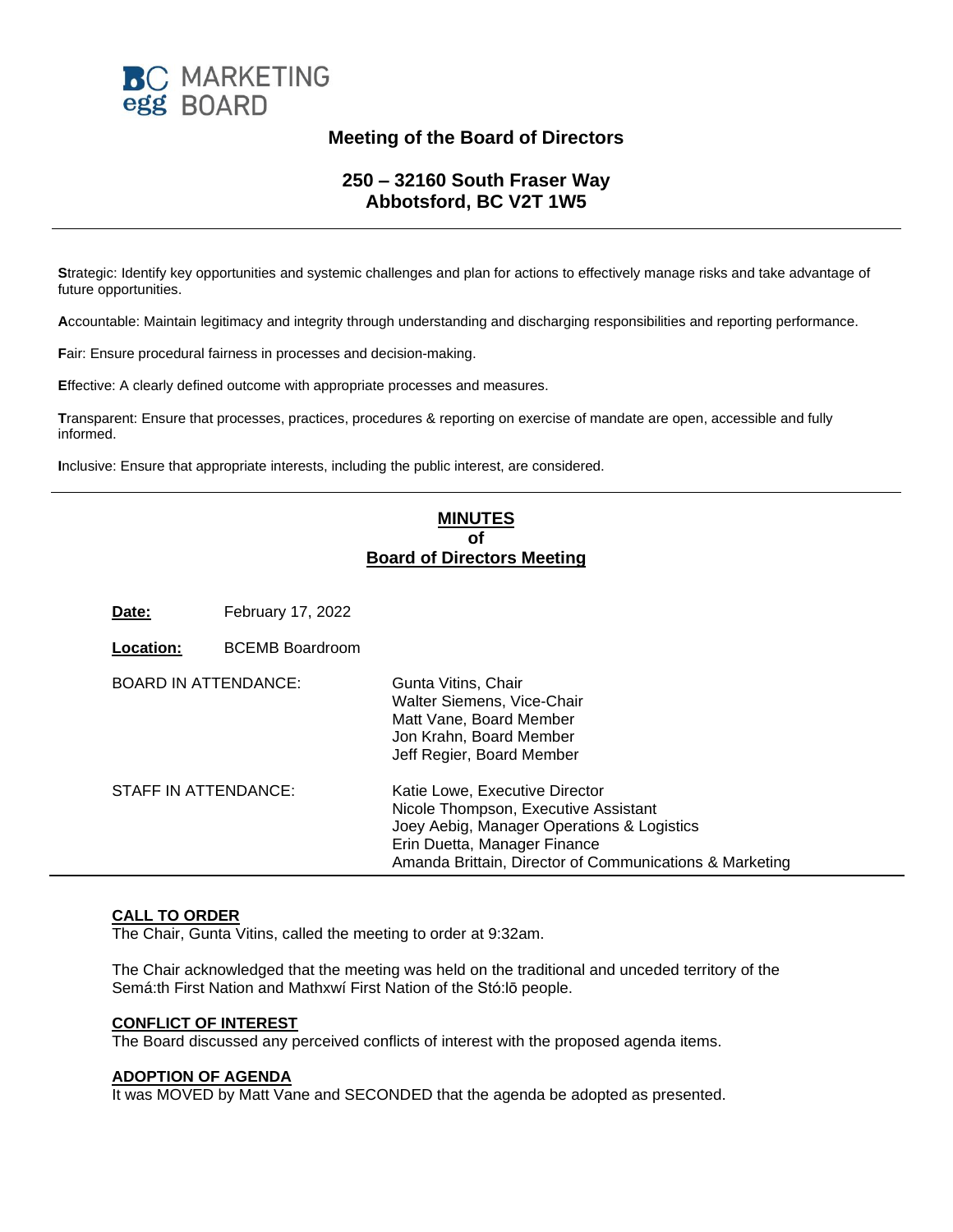#### **1. APPROVAL OF MINUTES**

- **1.1.** Approval of Minutes of January 11, 2022
- **R22-008** It was MOVED by Jon Krahn and SECONDED

THAT the Board of Directors approve the Minutes of January 11, 2022 as presented.

CARRIED

#### **1.2.**Approval of Minutes of January 13-14, 2022

**R22-009** It was MOVED by Walter Siemens and SECONDED

THAT the Board of Directors approve the Minutes of January 13-14, 2022 as presented.

CARRIED

- **1.3.**Approval of Minutes of January 25, 2022
- **R22-010** It was MOVED by Walter Siemens and SECONDED

THAT the Board of Directors approve the Minutes of January 25, 2022 as presented.

CARRIED

# **1.4.**Approval of Minutes of January 28, 2022

**R22-011** It was MOVED by Jon Krahn and SECONDED

THAT the Board of Directors approve the Minutes of January 28, 2022 as presented.

CARRIED

### **1.5.**Approval of Minutes of February 3, 2022

**R22-012** It was MOVED by Walter Siemens and SECONDED

THAT the Board of Directors approve the Minutes of February 3, 2022 as presented.

CARRIED

# 2. **BUSINESS ARISING/ACTION LIST**

- 2.1. 2022 Board Calendar & Action Item The 2022 board calendars and action item list were presented for information.
- 2.2. Operations Plan Update

The Operations Plan was presented for information.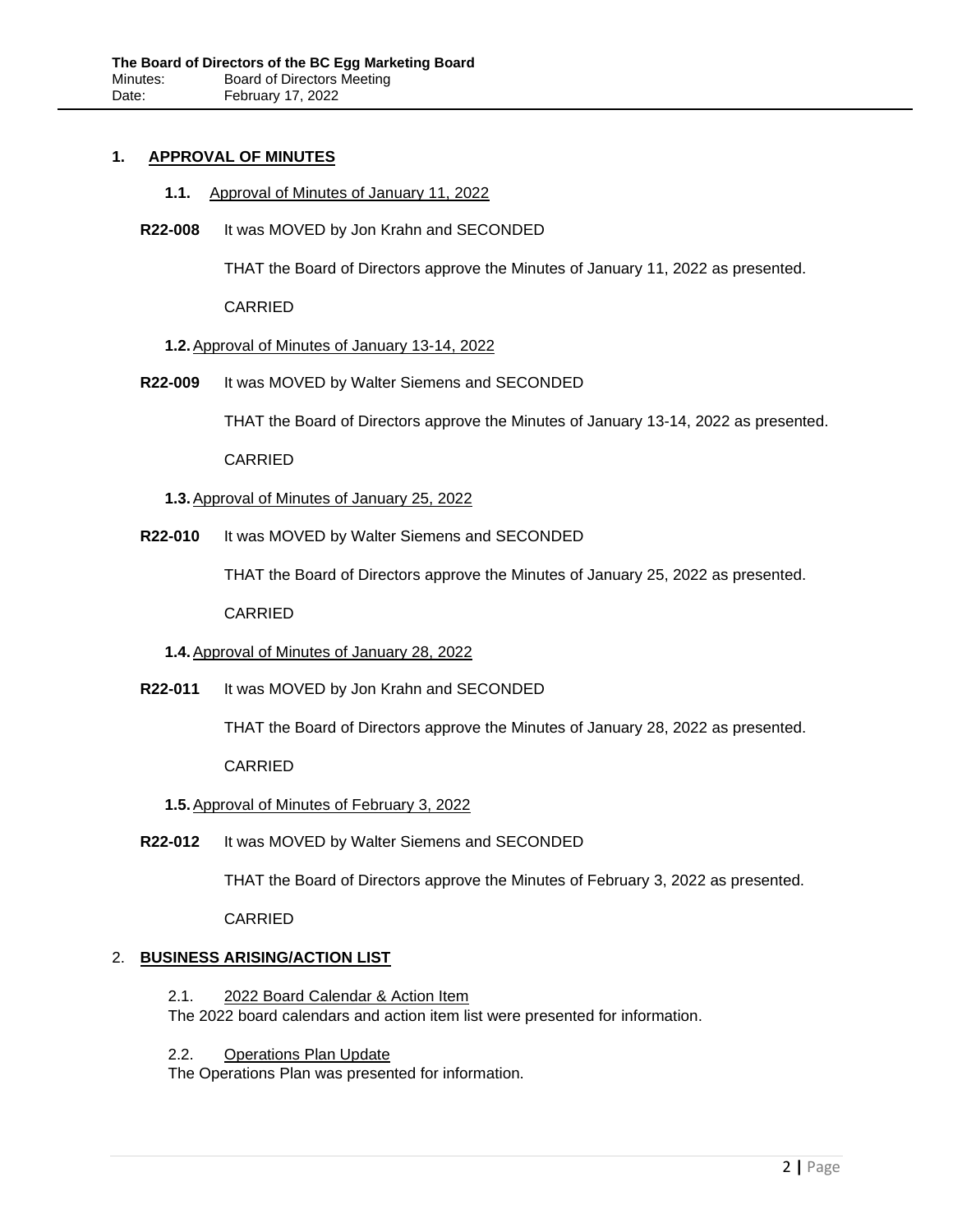# **3. STAKEHOLDER ENGAGEMENT**

#### 3.1. EFC Update

An update on the matters of EFC and its committees was presented, including an update on egg storage, a newly organized national buyback review team and the free range ACP audit review.

#### 3.2. Marketing Update

A marketing update was presented for information, including the launch of traditional media advertising and social media analysis.

#### 3.3. 2022 AGM Update

A planning update for the 2022 AGM was presented for information.

#### 3.3a 2022 AGM Meeting Schedule

The draft meeting schedule for the AGM was presented for discussion.

The Board agreed with the schedule presented.

#### 3.4. Thank You Event

BC Egg has proposed a community Thank You Event to thank all those who helped during the flooding. The SM5 have all expressed their willingness to partner in the event and an update on the planning was presented for discussion.

The Board discussed the event including sponsorship opportunities.

#### 3.5. Membership to Pullet Growers of Canada for 2022

On January 31, 2022, the Pullet Growers of Canada sent a letter to BC Egg regarding membership.

The Board reviewed the membership request.

#### 3.6. Annual Liquidated Damages Assessment Rate

For the upcoming LDA cycle, which begins Week 9 of 2022 (February 20, 2022) and ends Week 8 of 2023, the annual LDA Rate is \$58 per layer. The memo from EFC was presented for information.

### **4. OPERATIONS**

#### 4.1. Quota Transfers

4.1a Producer A

BCEMB has received a quota transfer request from a registered producer. The details were presented for discussion.

### **R22-013** It was MOVED by Jon Krahn and SECONDED

THAT the Board of Directors grant conditional approval for the April 3, 2022 shareholder changes at **the transfer proposed are deemed transfers from** parent to children, therefore, in accordance with the Consolidated Order Part V 3(5)(a), a surrender of layer quota is not required. This transfer will not be affected by the twelve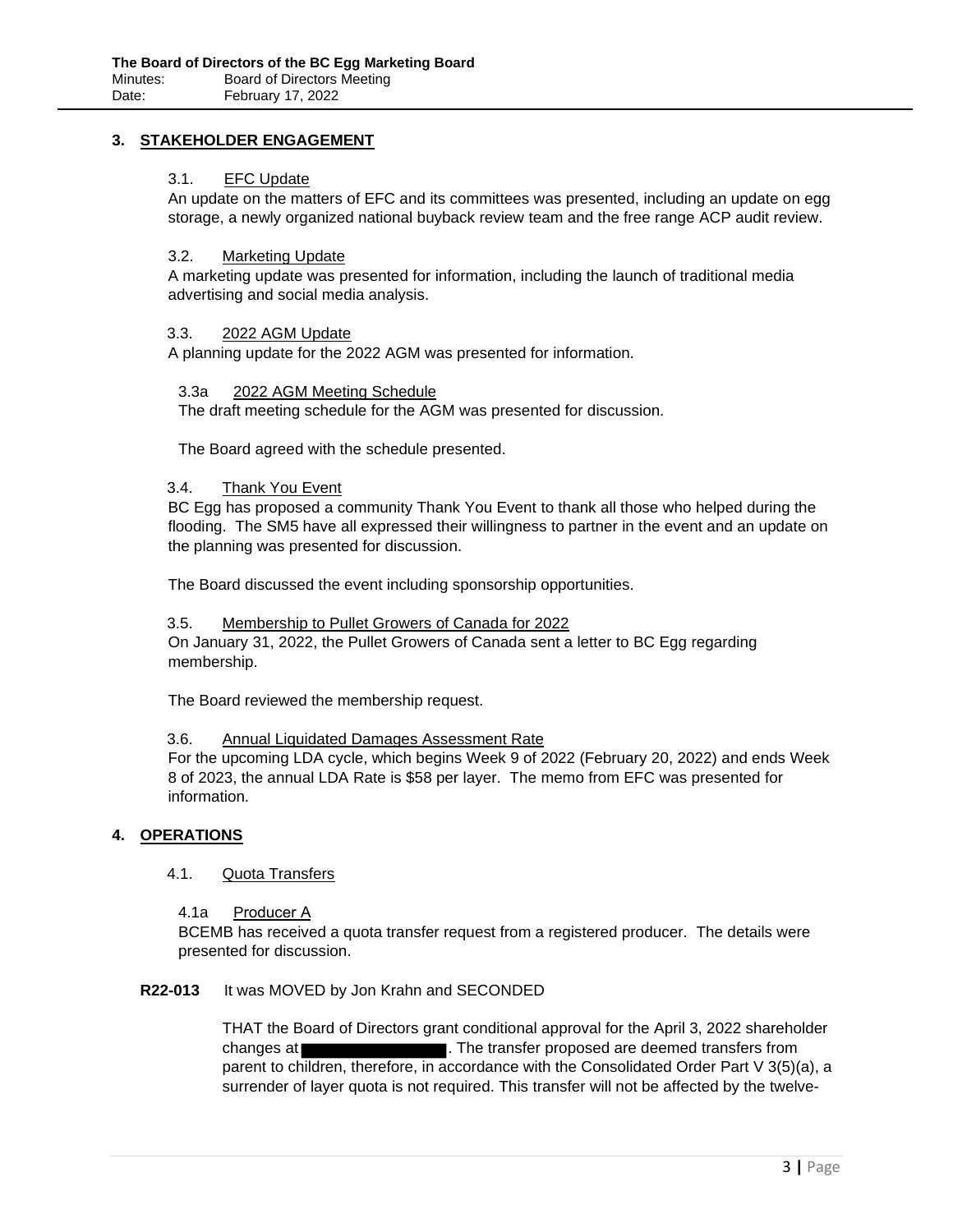month moratorium and **will be eligible to participate in future growth** allocations.

# CARRIED

W. Siemens abstained.

#### 4.1b Producer B

BCEMB has received a quota transfer request from a registered producer. The details were presented for discussion.

### **R22-018** It was MOVED by Walter Siemens and SECONDED

THAT the Board of Directors grant conditional approval for the transfer of layer quota units from the partnership of **the same of the same of the same of the same of the same of the same of the same of the same of the same of the same of the same of the same of the same of the same of the same of the s** provided that the following conditions are met:

- The transfer application is completed where necessary.
- Evidence is provided which demonstrates that **interest is the interest of the interest is the** sole owner of the land where the Independent Production Unit at resides by August 30, 2022. Per the Consolidated Order Part IV 5.(1)(b) land ownership is a requirement for quota allotted under the New Producer Program. Land ownership will need to be maintained until the quota has been held for a full 10 years. At that point, the Registered Producer will be subject to land ownership requirements detailed in Part IX 1. (1)(a)(ii) of the Consolidated Order.
- An updated State of Title Certificate for the Independent Production Unit is provided when available; no later than August 30, 2022.

Provided the transfer occurred prior to the separation date, this is a transfer between spouses. Therefore, in accordance with the Consolidated Order Part V 3(5)(a), a surrender of layer quota is not required. Furthermore, will not be impacted by the twelve-month moratorium as the moratorium is only applicable to the transferor.

# CARRIED

### 4.1c Producer C

BCEMB has received the final going concern sale documents from a registered producer. The details were presented for discussion.

### **R22-014** It was MOVED by Walter Siemens and SECONDED

.

THAT the Board of Directors grant final approval for the Going Concern Sale for

### CARRIED

# 4.1d Producer D

BCEMB has received a quota transfer request from a registered producer. The details were presented for discussion.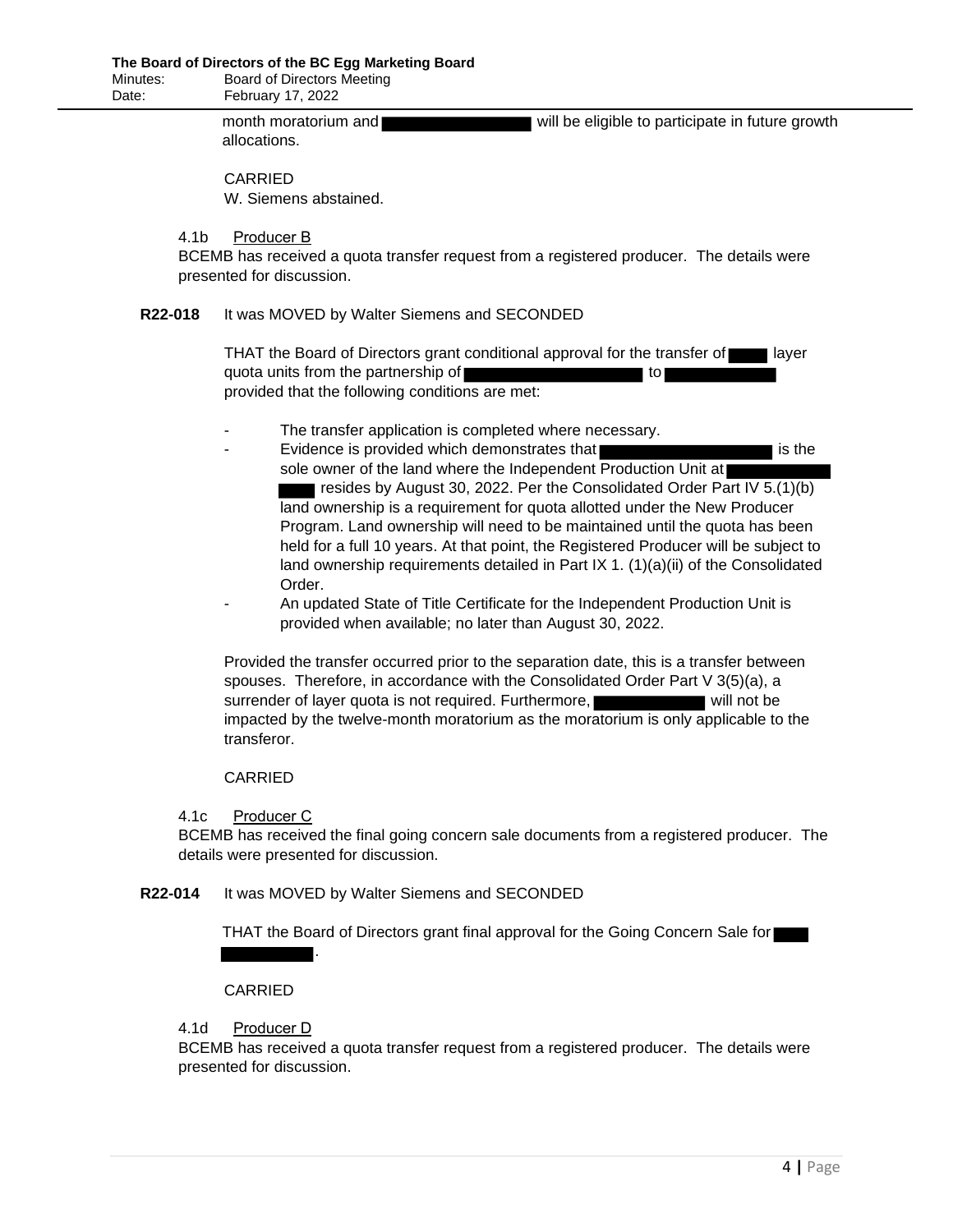# **R22-015** It was MOVED by Jeff Regier and SECONDED

WHERE AS the details of the transfer conditionally approved by the Board on January 14, 2021 have changed:

THAT the Board of Directors rescind Motion #R21-006 that granted conditional approval for the transfer of units of layer quota from **the set of the transfer of and** ) to (owned by  $($  (owned by  $)$ .

CARRIED

# **R22-016** It was MOVED by Jon Krahn and SECONDED

THAT the Board of Directors conditionally approve the proposed share structure change at through the transfer of existing Common Shares to her son and daughter-in-law **.** Following the transfer will have a joint 50/50 ownership in **William Contract and Trume in This proposal** represents a deemed transfer from parent to child, therefore in accordance with the Consolidated Orders Part V 3. (5) (e) a surrender of layer quota is not required. This transfer will not be affected by the twelve-month moratorium and will be will be eligible to participate in future growth allocations.

WHEREAS completes the conditionally approved transfer whereby their common, participating, shares in the aforementioned farms is 50/50 held by and **will be considered a** will be considered a Business Unit.

### CARRIED

### 4.2. Tap Overview

A TAP overview document has been drafted to provide clarity on the different programs. The draft document was presented for discussion.

The Board reviewed the amended document and agreed to send the summary in the next Scrambler.

### 4.3. Modernized FPTA & Consultation Process

The FPA Committee has recommended a draft principles-based Federal-Provincial-Territorial Agreement (FPTA). In addition, EFC has provided the egg boards with documents for the Boards to use when speaking with their supervisory agencies. EFC is requesting that the Boards provide them with an indication of their support for the modernized FPTA no later than Wednesday, May 4, 2022. The next steps were presented for information.

The Board agreed with the next steps presented.

# 4.4. Barn Fitness Report

On January 28, 2022, a follow up Barn Fitness Audit was conducted. The report from the audit along with a recommendation from the PMC was presented for discussion.

The Board reviewed the report and the recommendation from the PMC.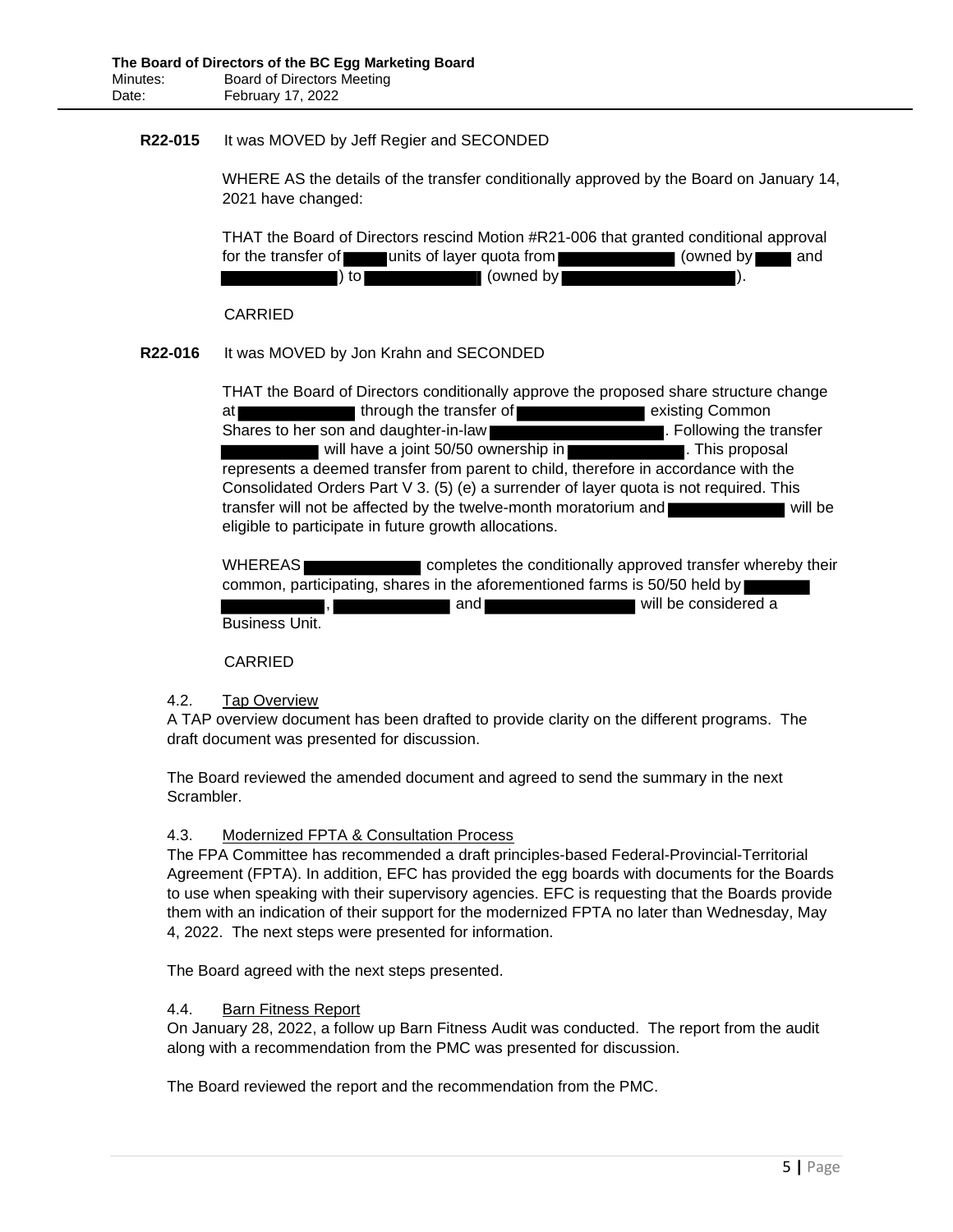# **R22-017** It was MOVED by Matt Vane and SECONDED

WHEREAS a re-inspection for the Barn Fitness Audit was conducted on January 28, 2022 at **premise premise and one of the required** corrective actions had not been remedied:

THAT the Board requires that the following items be completed at  $\blacksquare$  at prior to February 28, 2022:

- All gaps in inside and outside walls of barn are to be fixed so no daylight can be seen.
- That additional security is added to the primary access into the barn so that the installed deadbolt is lockable.

Failure to complete the required repairs by February 28, 2022 will result in being deemed Not in Good Standing effective March 1, 2022.

CARRIED 2 opposed.

#### 4.5. Auditing Update

Effective this year, the SCSC program audits have been combined into a single audit. This program change opened the door to a simplified audit process that BC Egg and EFC have been working on. An update on the progress was presented for information.

#### 4.6. Producer Request

A producer that was impacted by the flood is going to be out of production for an extended period of time and are requesting QCs for their downtime. Their request was presented for discussion.

The Board received a letter from the producer at the meeting detailing the request. As the Board did not have sufficient time to review the letter, a decision was deferred until the March board meeting.

### 4.7. EFP Audit Report

EFC has provided BC Egg with the Eggs for Processing Program Audit Report for Week 1, 2019 to Week 52, 2020. The report was presented for information.

The Board reviewed the report and discussed the importance of the program review.

### 4.8. 2022 EFC Allocation

On December 17, 2021, Egg Farmers of Canada ratified a National Quota Allocation of 27,998,638 layers, which represents an additional 50,724 layers for the country and 7,490 additional layers for BC, representing a 0.22% increase in quota for the province. Since the allocation does not meet the requirement for the 200 units for equal distribution, staff proposed to place the 7,490 quota units in the Reserve to be made available for use by all producers through Temporary Allotment Pool B (TAP B) in July 2022. The EPA and EIAC have provided their support of the plan.

The Board agreed with the approach presented.

### 4.9. PFGC Discussions

An update on the PFGC discussions were presented for discussion, including the notes from the February 7, 2022 meeting.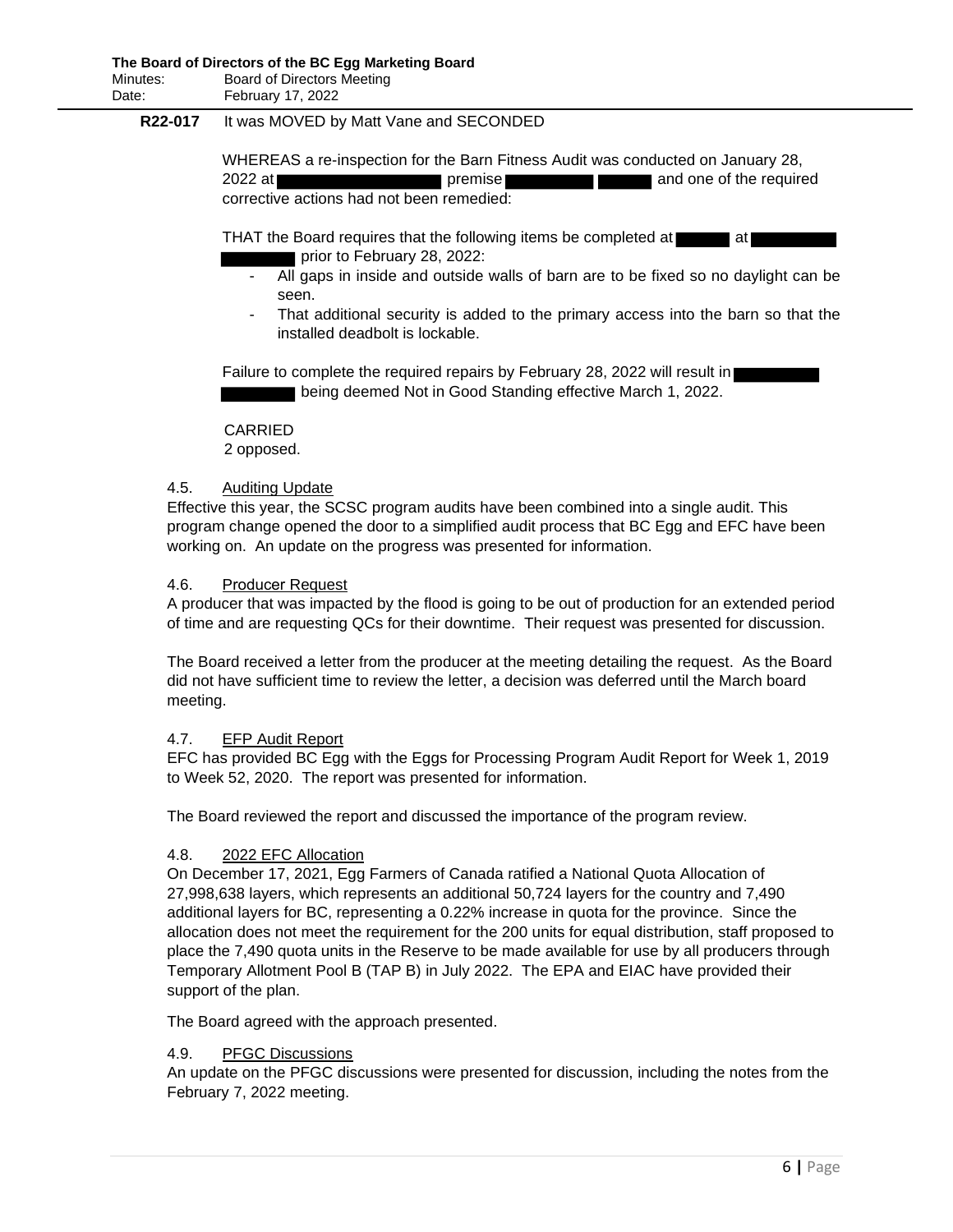The Board discussed the proposed programs conceptually agreed to at the February 7, 2022 meeting.

**Action**: Staff was directed to provide an updated 2021 analysis.

# 4.10. Fowl Removal Update

There are a number of projects concerning fowl removal in BC. Updates on the Interior and Lower Mainland projects were presented for discussion, including an update on the CO2 machine. Staff have also been asked to review options to ensure restroom facilities are available to drivers and catchers. The subject was brought to the January 21, 2022 PMC meeting and their feedback was presented for discussion.

The Board agreed to also include restroom requirements in the Consolidated Order review.

# 5. **GOVERNANCE**

# 5.1. AMP

BC Egg is required to draft an Administrative Monetary Penalties (AMP) Policy and Procedures document outlining our intentions for the program. The producer survey closed on February 3, 2022 with 55 responses, which represents a 37% response rate. The survey results were presented for discussion.

The Board reviewed the analysis and additional feedback received. It was agreed that the current tools to obtain compliance should be reviewed further.

### 5.2. 2022 Election Update

Two board positions are up for election this year. An update on the process was presented for discussion.

### 5.2a 2022 Committee Elections

There are multiple committee positions up for election. Potential candidates were presented for each committee along with the election process.

The Board provided feedback on the election process.

### 5.2b EFC Call for Nominations

The EFC Call for Nominations for the upcoming elections of officers and standing committee members for 2022-2023, to be held on Wednesday, March 23, 2022, was presented for discussion.

### 5.3. Consolidated Order Review

The Consolidated Order is required to be reviewed every five years. The current document was last reviewed in 2017. A draft timeline was presented for information.

### 5.3a Quota Exchange

Following the implementation of the QATR assessment changes that were implemented on January 1, 2022, BCEMB committed to FIRB that it would conduct a review of its Provincial Quota Exchange detailed in Part VI of our Consolidated Orders. The draft consultation details were presented for discussion.

The Board reviewed the draft consultation and provided feedback.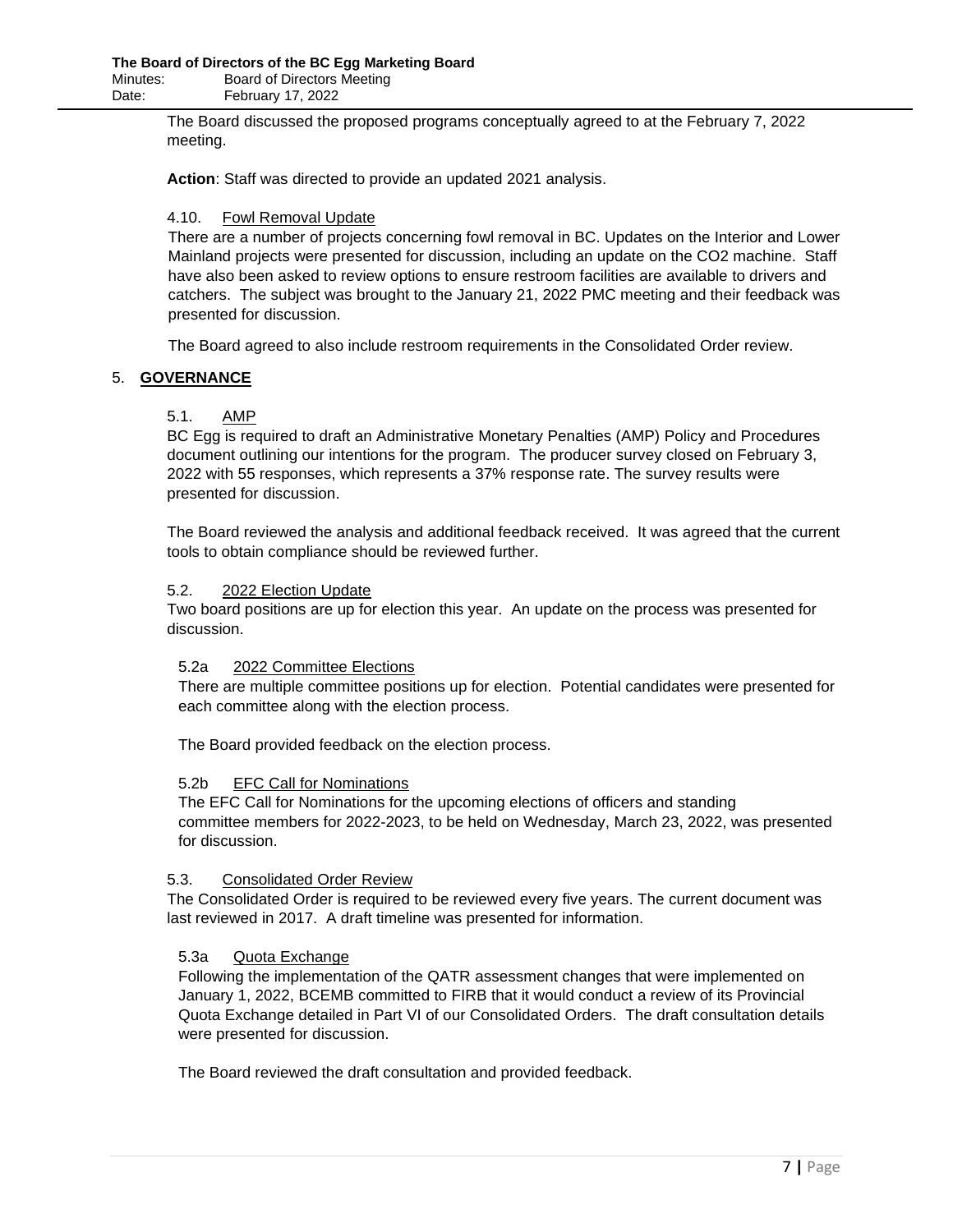# 5.3b IPU Definition

The Independent Production Unit definition has been a source of interest and discussion with producers over the last number of years. As part of the Consolidated Order review, BC Egg would like to provide clarity through a review of the definitions.

The Board reviewed the concepts presented and discussed options.

#### 5.4. EIAC Performance Survey

The EIAC Performance Survey was conducted in January 2022 and presented at their February 4 meeting. The survey results were presented for information.

### 5.5. Committee Meeting Minutes

5.5a October 14, 2021 PMC Meeting Minutes The October 14, 2021 PMC Meeting Minutes were presented for information.

5.7b November 12, 2021 PMC Meeting Minutes The November 12, 2021 PMC Meeting Minutes were presented for information.

5.7c December 10, 2021 EIAC Meeting Minutes The December 10, 2021 EIAC Meeting Minutes were presented for information.

5.7d December 6, 2021 A&F Meeting Minutes The December 6, 2021 A&F Meeting Minutes were presented for information.

### 5.6. Legacy Award

The Legacy Award was added to the POY program in 2019 and is meant to be presented during the BC Egg AGM Banquet Dinner. The PMC reviewed candidates at their February 7 meeting and made a nomination.

**R22-019** It was MOVED by Walter Siemens and SECONDED

THAT the Board of Directors elect for recipient of the 2021 Legacy Award.

CARRIED

J. Krahn abstained.

### 5.7. CAF Financials

The CAFL Draft Financial Statements for 2021 were presented for information.

# 6. **PERFORMANCE REPORTS**

6.1. Dashboard

The Dashboard was presented for information.

### 6.2. Financials

6.2a Period 1 Board & Committee Per Diems & Expenses The Period 1 Board & Committee Per Diem & Expenses report was presented for information.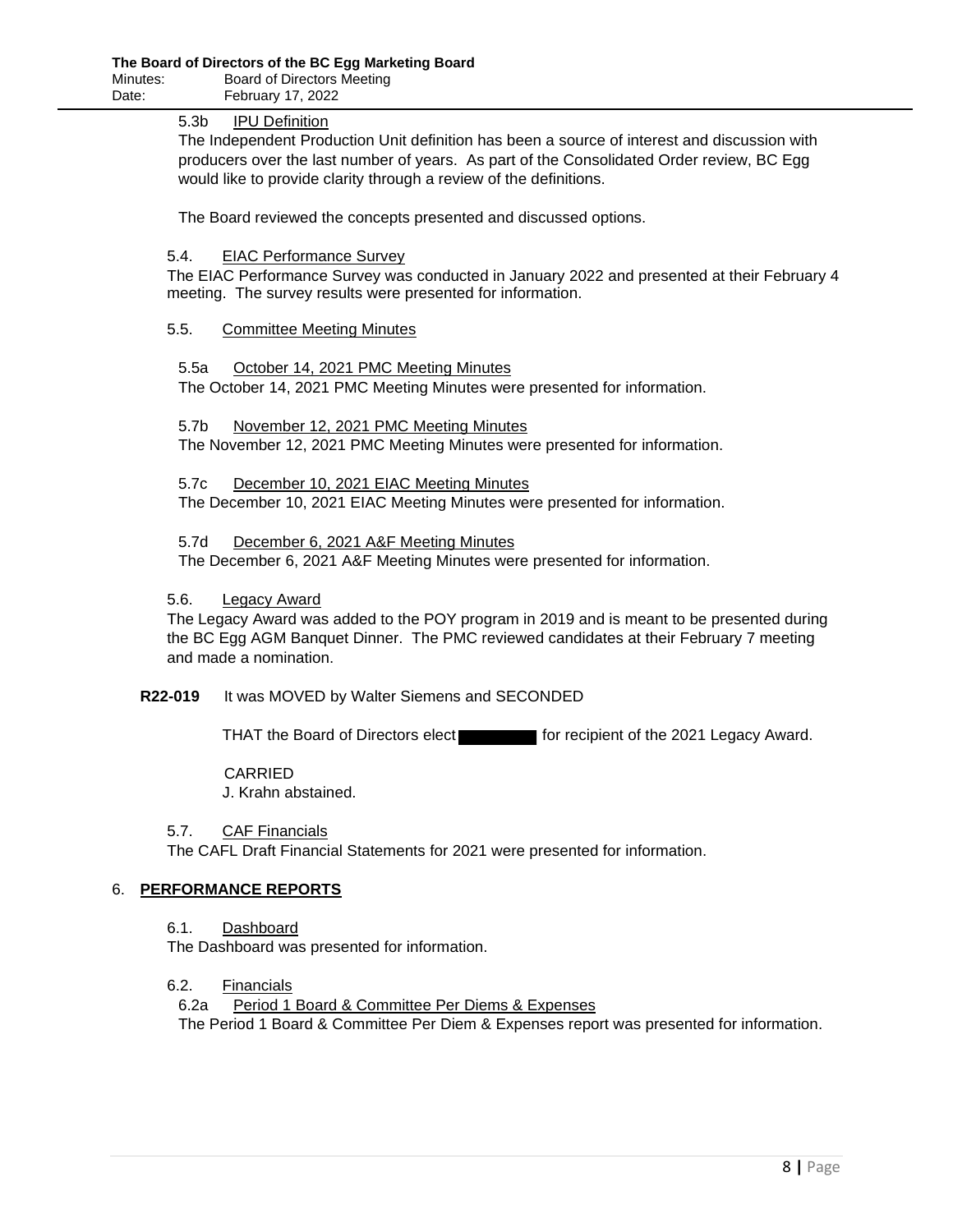### **R22-020** It was MOVED by Jon Krahn and SECONDED

THAT the Board of Directors approve the Period 1 Board & Committee Per Diem & Expenses as presented.

CARRIED

6.3b AR Report The AR Report was presented for information.

The Board discussed penalties for producers with outstanding amounts.

6.3c 2021 Financial Statements The Period 13, 2021 Draft Financials was presented for information.

# **R22-021** It was MOVED by Jeff Regier and SECONDED

THAT the Board of Directors approve the 2021 Financial Statements as presented.

### CARRIED

6.3. PWC Findings and Audit Response The PWC findings and Audit Response were presented for information.

6.4. IP Report

The IP Report was presented for information.

# 7. **MEETINGS HELD & UPCOMING**

7.1. 2022 Meetings Held

The 2022 meetings held were presented for information.

7.2. 2022 Meetings Upcoming

The 2022 upcoming meetings were presented for information.

7.2a EFNL AGM

The EFNL AGM details were presented for information.

7.2b EFNS AGM

The EFNS AGM details were presented for information.

7.2a EFO AGM

The EFO AGM details were presented for information.

### **ADJOURNMENT**

It was MOVED by Walter Siemens and SECONDED that the meeting be adjourned at 4:56pm.

Junts

Board Chair